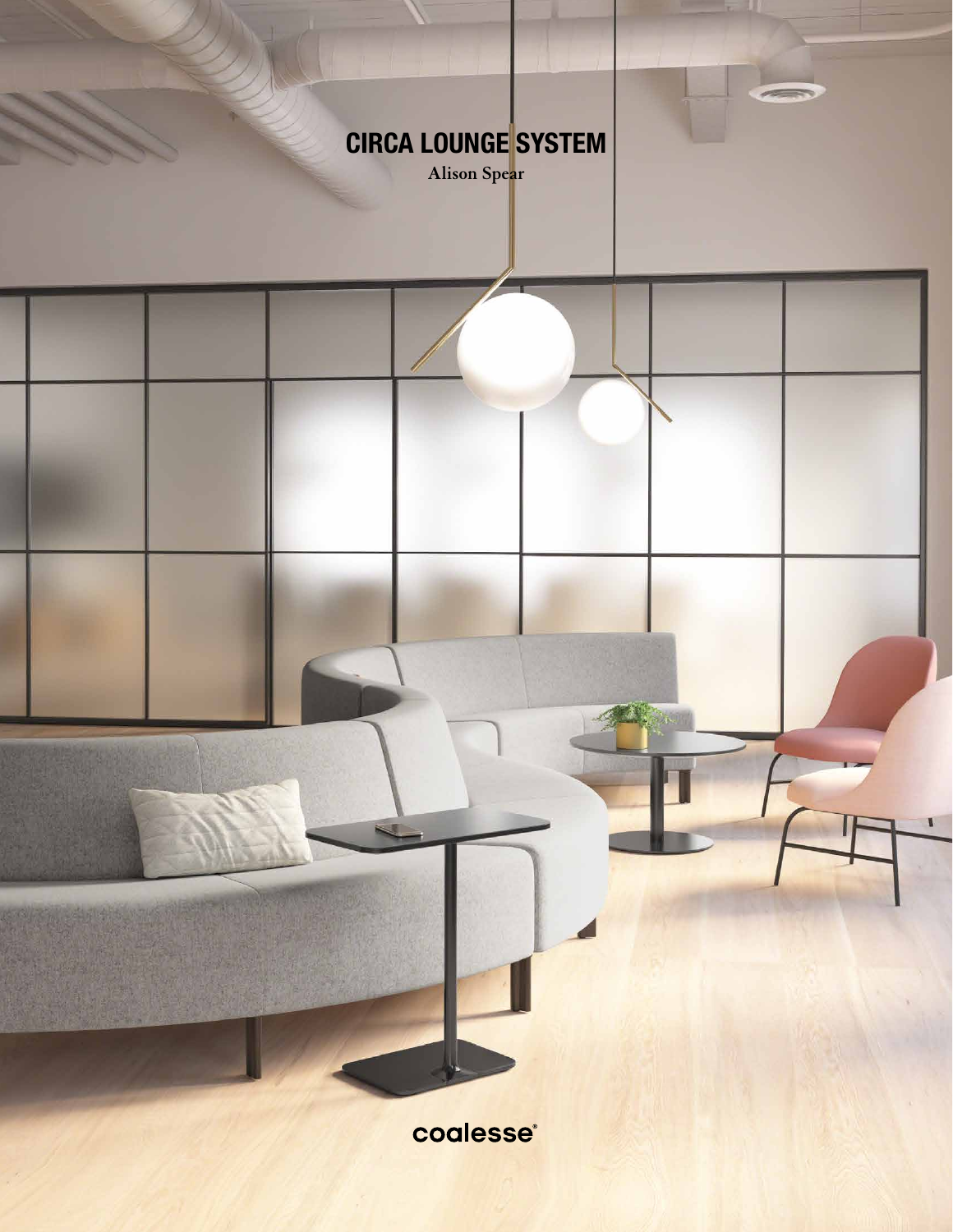# Simple sophistication.

Circa offers a classic lounge with an inviting dose of comfort. Contemporary materials and modern leg designs suit a range of aesthetics, while soft forms welcome users and encourage the organic conversation crucial for social connection.

Leg choices and a range of materiality options empower you to create diverse aesthetics with a single lounge system – making Circa a timeless option for every space.







An array of spaces. Lounges and benches in smooth curves or straight lines pair with tables to create a wide variety of applications that are easy to scale and reconfgure. An assortment of shapes and sizes connect to form inviting spaces that provide room to gather for creative collaboration and casual discussion.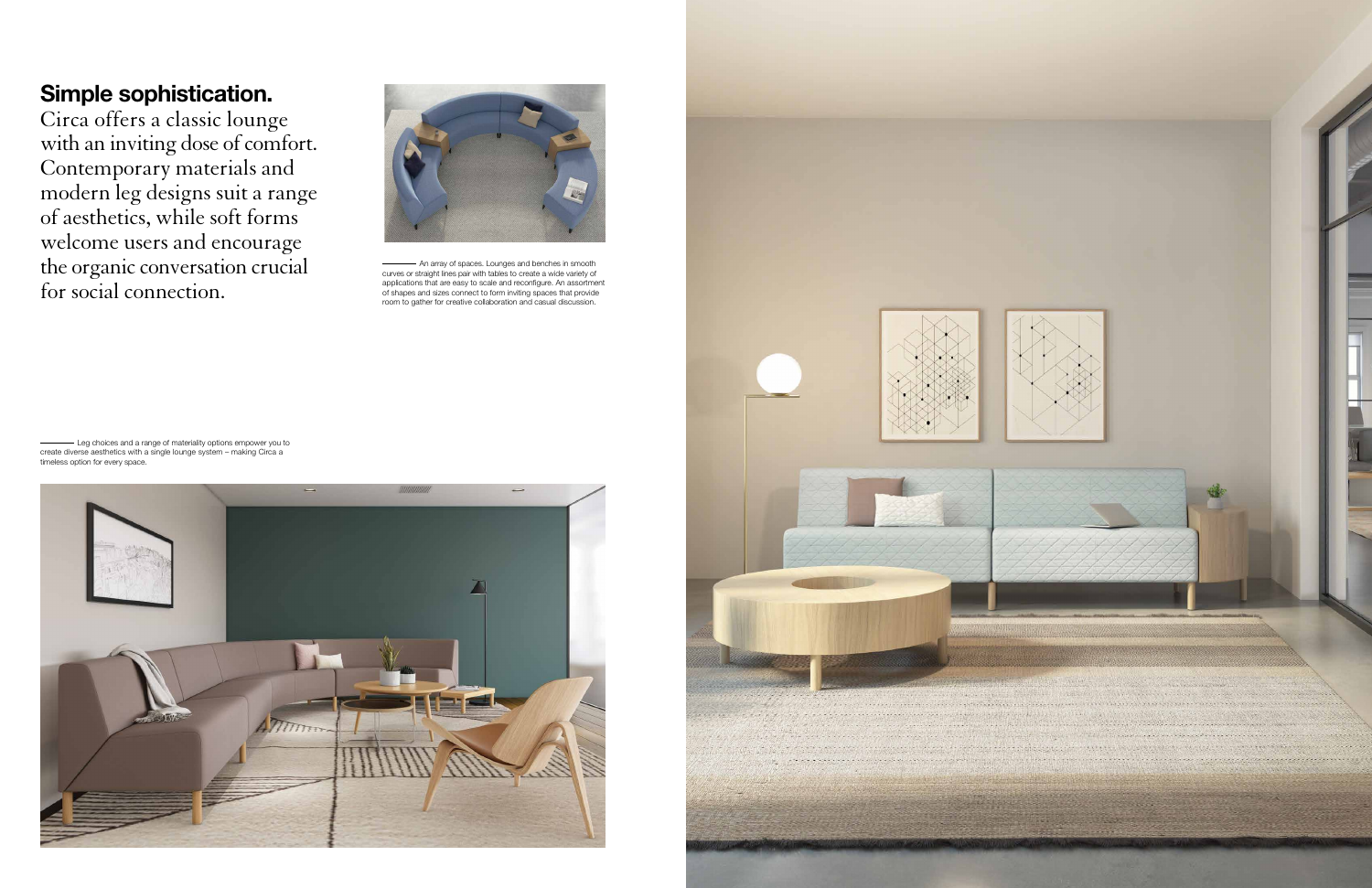